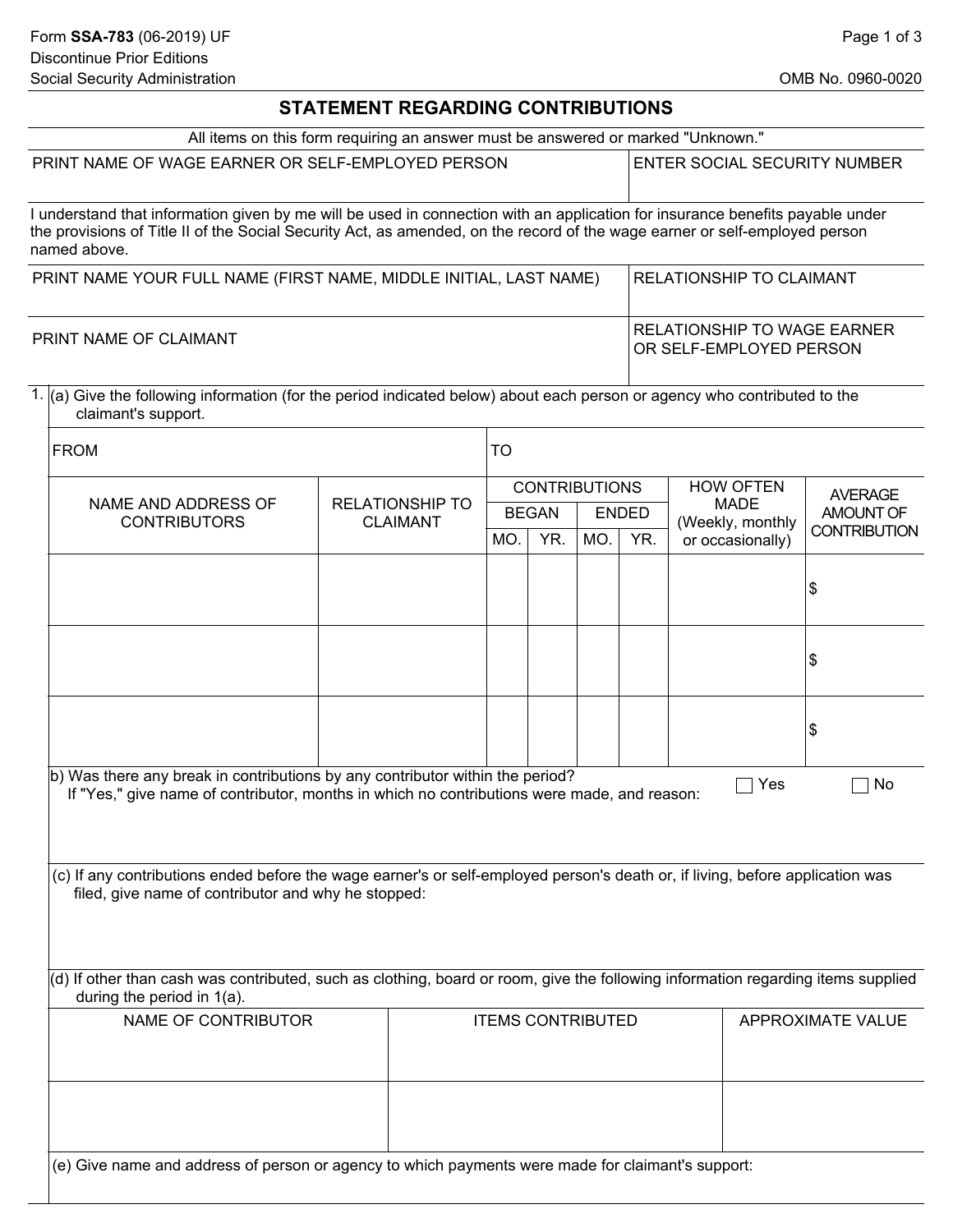|                                                        | Form SSA-783 (06-2019) UF                                                                                                                                                                                                                                                                                                                                                                                        |  |                                                        |                                        | Page 2 of 3   |  |  |  |  |  |
|--------------------------------------------------------|------------------------------------------------------------------------------------------------------------------------------------------------------------------------------------------------------------------------------------------------------------------------------------------------------------------------------------------------------------------------------------------------------------------|--|--------------------------------------------------------|----------------------------------------|---------------|--|--|--|--|--|
|                                                        | 2. Did the claimant have wages or income of his or her own?<br>No If "Yes," how much per month? \$<br>Yes                                                                                                                                                                                                                                                                                                        |  |                                                        |                                        |               |  |  |  |  |  |
|                                                        | IN WHICH MONTHS (Specify)                                                                                                                                                                                                                                                                                                                                                                                        |  |                                                        |                                        |               |  |  |  |  |  |
|                                                        | 3. $(a)$ Is claimant a child who lived with more than one parent (Including Stepparents)?                                                                                                                                                                                                                                                                                                                        |  |                                                        |                                        |               |  |  |  |  |  |
|                                                        | Yes "If "Yes," answer (b), (c) and (d) below<br>No If "No," go on to item 4                                                                                                                                                                                                                                                                                                                                      |  |                                                        |                                        |               |  |  |  |  |  |
|                                                        | (b) If both parents with whom child lived contributed to child's support, did they use their<br>No<br>Yes<br>monies as one household fund?                                                                                                                                                                                                                                                                       |  |                                                        |                                        |               |  |  |  |  |  |
|                                                        | If "Yes," how much did each contribute the fund?                                                                                                                                                                                                                                                                                                                                                                 |  | Mother/Father                                          |                                        | Mother/Father |  |  |  |  |  |
|                                                        | (c) If their monies were not combined, what understanding did they have as to how much each would contribute to the<br>child's support?                                                                                                                                                                                                                                                                          |  |                                                        |                                        |               |  |  |  |  |  |
|                                                        |                                                                                                                                                                                                                                                                                                                                                                                                                  |  | Mother/Father                                          |                                        |               |  |  |  |  |  |
|                                                        | (d) What was the monthly income of each?                                                                                                                                                                                                                                                                                                                                                                         |  |                                                        | \$                                     | Mother/Father |  |  |  |  |  |
|                                                        | 4. How did you learn of the facts you gave in questions 1,2, and 3?                                                                                                                                                                                                                                                                                                                                              |  |                                                        |                                        |               |  |  |  |  |  |
|                                                        | I declare under penalty of perjury that I have examined all the information on this form, and on any accompanying<br>statements or forms, and it is true and correct to the best of my knowledge. I understand that anyone who knowingly<br>gives a false statement about a material fact in this information, or causes someone else to do so, commits a crime and<br>may be subject to a fine or imprisonment. |  |                                                        |                                        |               |  |  |  |  |  |
|                                                        |                                                                                                                                                                                                                                                                                                                                                                                                                  |  | <b>SIGNATURE OF PERSON MAKING STATEMENT</b>            |                                        |               |  |  |  |  |  |
|                                                        | SIGNATURE (First name, middle initial, last name) (Write in ink)                                                                                                                                                                                                                                                                                                                                                 |  |                                                        | DATE (Month, day, year)                |               |  |  |  |  |  |
|                                                        |                                                                                                                                                                                                                                                                                                                                                                                                                  |  |                                                        | TELEPHONE NUMBER (Including Area Code) |               |  |  |  |  |  |
|                                                        | MAILING ADDRESS (Number and street, Apt No., P.O. Box, or Rural Route)                                                                                                                                                                                                                                                                                                                                           |  |                                                        |                                        |               |  |  |  |  |  |
| <b>CITY AND STATE</b><br>ZIP CODE                      |                                                                                                                                                                                                                                                                                                                                                                                                                  |  | Enter name of county (if any) in which you now live    |                                        |               |  |  |  |  |  |
|                                                        | Witnesses are required ONLY if this statement has been signed by mark (X) above. If signed by mark (X), two witnesses to the<br>signing who know the person making the statement must sign below, giving their full addresses.                                                                                                                                                                                   |  |                                                        |                                        |               |  |  |  |  |  |
| 1. SIGNATURE OF WITNESS                                |                                                                                                                                                                                                                                                                                                                                                                                                                  |  | 2. SIGNATURE OF WITNESS                                |                                        |               |  |  |  |  |  |
| ADDRESS (Number and street, City, State, and ZIP Code) |                                                                                                                                                                                                                                                                                                                                                                                                                  |  | ADDRESS (Number and street, City, State, and ZIP Code) |                                        |               |  |  |  |  |  |